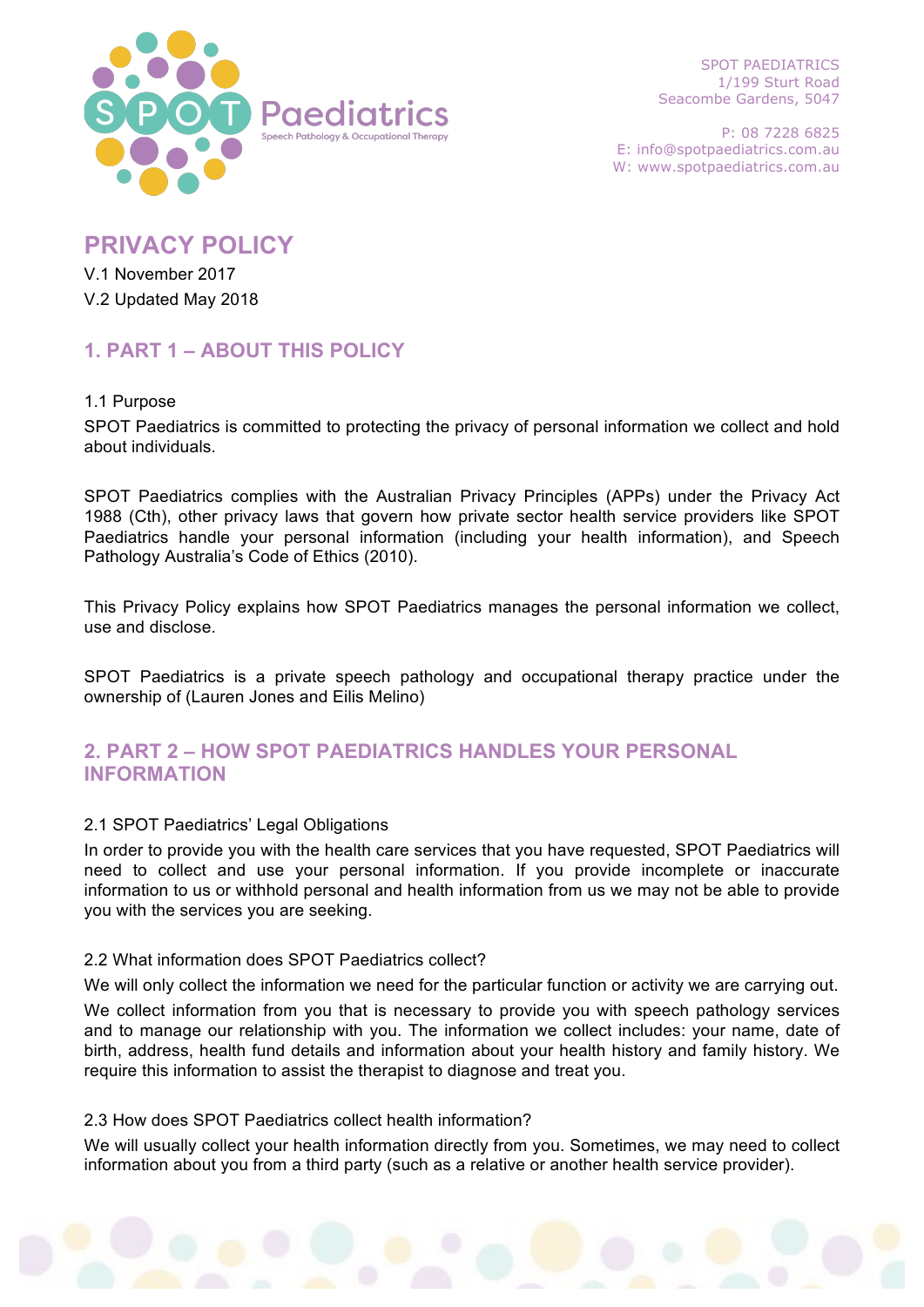## 2.4 How does SPOT Paediatrics use your information?

SPOT Paediatrics uses your personal information for the purpose you have given the information to us. We will use your information to provide speech pathology and occupational services to you, to manage our relationship with you and to contact you in relation to matters concerning your care. We may also use your information for other purposes permitted under the Privacy Act 1988.

## Who might we disclose your information to?

We may disclose your information to the following people:

## (a) disclosure to other health professionals involved in your treatment

Your personal information will generally only be used by the therapist involved in your care, however on occasion your care may be provided by a number of health professionals (for example., speech pathologist, occupational therapist and/or psychologist) working or consulting together. We may disclose your information to these health professionals as part of the process of providing your care and to other health professionals involved in your care.

## (b) the referrer

SPOT Paediatrics will usually send a discharge summary to the referrer (i.e., your medical practitioner) following discharge from SPOT Paediatrics or at other times, as required for your care.

If you do not wish us to provide a copy of your discharge summary to the referrer you must let us know. Also, if the referrer's details have changed please let us know.

## (c) Relatives, guardian, close friends or legal representative

We may provide information about your condition to your parent, child, other relatives, close personal friends, guardians, or to a responsible person for you, unless you tell us that you do not wish us to disclose your health information to any such person.

## Other uses and disclosures

In order to provide the best possible environment in which to treat you, we may also use or disclose your personal and health information where necessary for:

- activities such as quality assurance processes, accreditation, audits, risk and claims management, patient satisfaction surveys and staff education and training;
- invoicing, billing and account management;
- to liaise with your health fund, Medicare or the Department of Veteran's Affairs and where required provide information to your health fund, Medicare or the Department of Veteran's Affairs to verify treatment provided to you;
- the purpose of sending you standard reminders, for example for appointments and follow-up care, by text message or email to the number or address which you have provided to us.

## (f) Other uses with your consent

With your consent we may also use your information for other purposes such as including you on a marketing mail list, or research. Please note, however, that unless you provide us with your express consent for this purpose, we will not use your information in this way. We will not disclose your personal information to any individual who is outside Australia.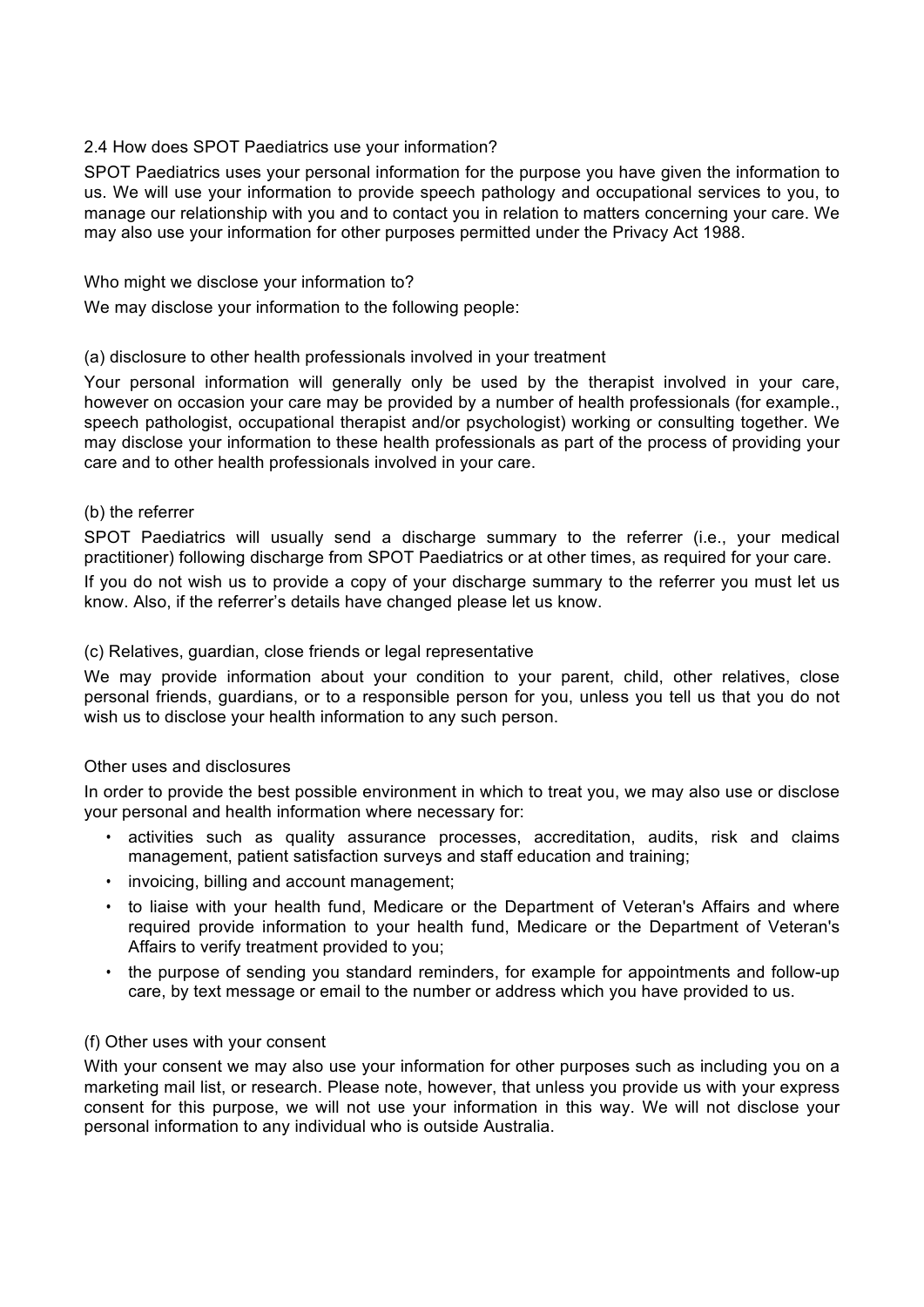#### 2.5 Access to and correction of your health information

You have a right to access the personal and health information that we hold about you. You can also request an amendment to your personal and health information should you believe that it is inaccurate.

If we do not agree to change your medical record/personal information in accordance with your request, we will permit you to make a statement of the requested changes and we will enclose this with your record.

Should you wish to obtain access to or request changes to your health record you can ask for our Privacy Officer (see details below) who can give you more detailed information about SPOT Paediatrics' access and correction procedure.

Please note that SPOT Paediatrics may recover reasonable costs associated with supplying this information to you.

#### 2.6 Data Quality

SPOT Paediatrics will take reasonable steps to ensure that your personal information which we may collect, use or disclose is accurate, complete and up-to-date.

#### 2.7 Data Security

SPOT Paediatrics will take reasonable steps to protect your personal information from misuse, interference, loss, unauthorised access, modification or disclosure. We use technologies and processes such as access control procedures, network firewalls, encryption and physical security to protect your privacy.

SPOT Paediatrics will destroy or permanently de-identify any of your information which is in its possession or control and which is no longer needed for the purpose for which it was collected provided SPOT Paediatrics is not required under an Australian law or court/tribunal or otherwise to retain the information.

2.8 What to do if you have a complaint about privacy issues

If:

(a) you have questions or comments about this Privacy Policy;

(b) SPOT Paediatrics does not agree to provide you with access to your personal information; or

(c) you have or a complaint about our information handling practices,

You can lodge a complaint with or contact our Privacy Officer on the details below. We will promptly review your complaint and provide a response to you.

2.9 How to contact us if you have a complaint about privacy issues By letter: Privacy Officer, SPOT Paediatrics 1/199 Sturt Road, Seacombe Gardens, 5047 By email: (info@spotpaediatrics.com.au) By telephone: (08 7228 6825)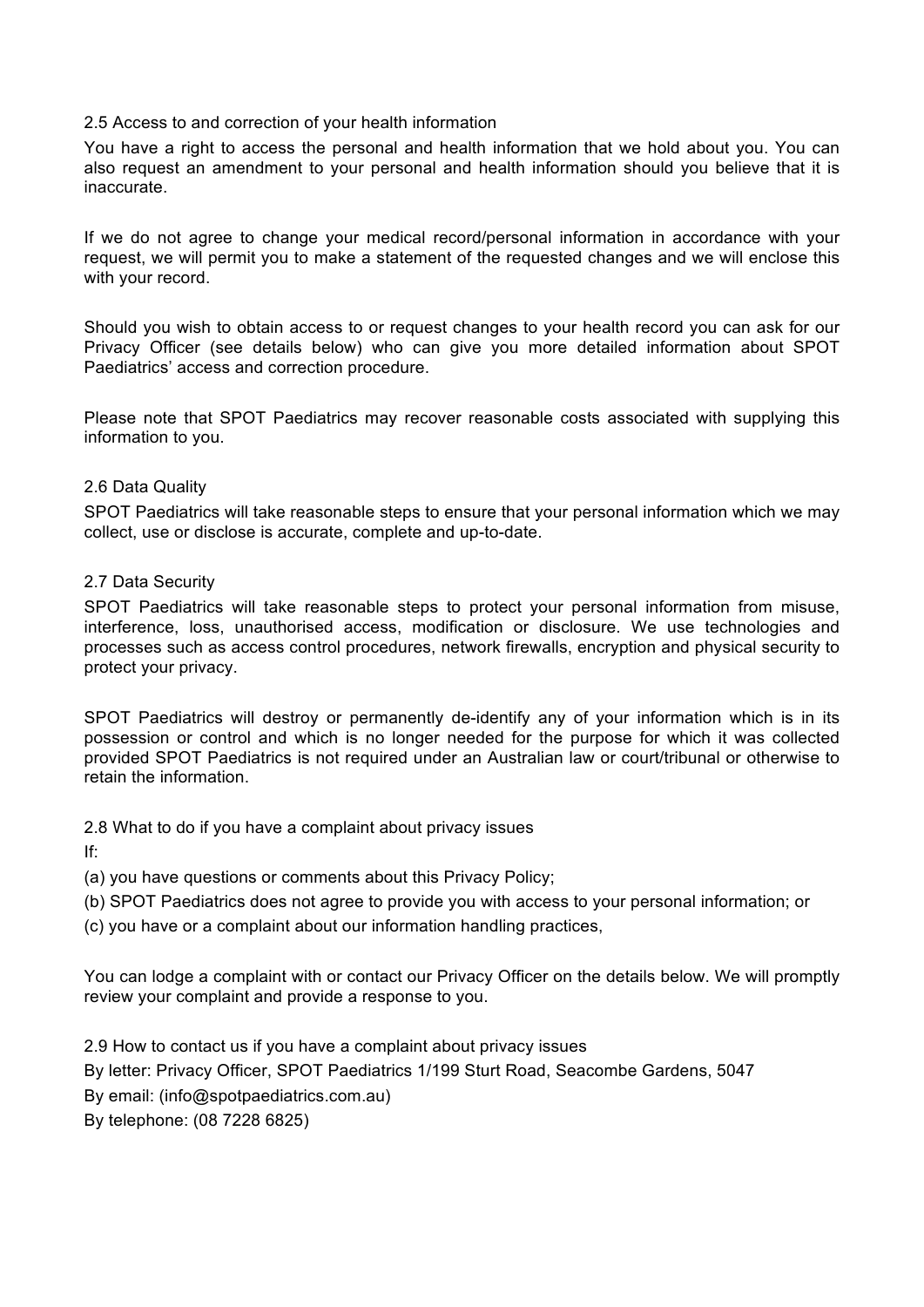## **PART 3 – HOW SPOT PAEDIATRICS HANDLES YOUR PERSONAL INFORMATION WHEN YOU VISIT OUR WEBSITE**

This section of our Privacy Policy explains how we handle your personal information which is collected from our website: www.spotpaediatrics com.au

This Privacy Policy applies to your use of our website and the use of any of the facilities on our website.

#### 3.1 Collection

When you use our website, we do not attempt to identify you as an individual user and we will not collect personal information about you unless you specifically provide this to us.

Sometimes, we may collect your personal information if you choose to provide this to us via an online form or by email, for example, if you:

- submit a general enquiry via our contacts page;
- register to receive eNewsletters; or
- send a written complaint or enquiry to our team.

Your personal information will be used for the specific reasons stated above only.

When you use our website, our Internet Service Provider (ISP) may record and log for statistical purposes the following information about your visit:

- your computer address;
- your top level name (for example, .com.,gov., .org, .au etc.);
- the date and time of your visit;
- the pages and documents you access during your visit; and
- the browser you are using.

Our web-site management agent may use statistical data collected by our ISP to evaluate the effectiveness of our web-site.

#### 3.2 Cookies

A "cookie" is a device that allows our server to identify and interact more effectively with your computer. Cookies do not identify individual users, but they do identify your ISP and your browser type.

This website uses cookies (outlined in Table 1). Personal information such as your email address is not collected unless you provide it to us. We do not disclose domain names or aggregate information to third parties other than agents who assist us with this website and who are under obligations of confidentiality. You may be able to configure your browser to accept or reject all cookies and to notify you when a cookie is used. We suggest that you refer to your browser instructions or help screens to learn more about these functions. However, please note that if you configure your browser so as not to receive any cookies, a certain level of functionality of the SPOT Paediatrics website and other websites may be lost.